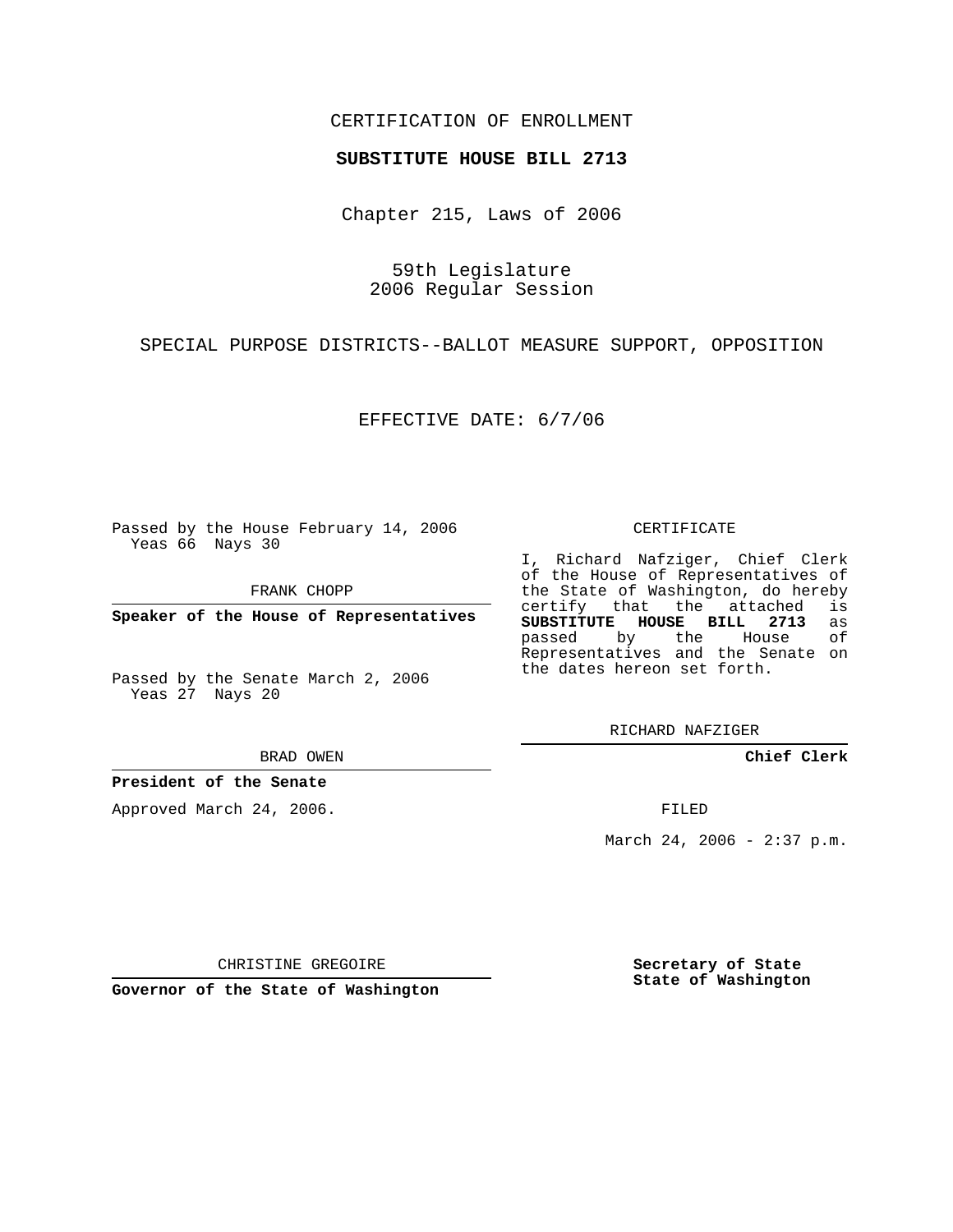# **SUBSTITUTE HOUSE BILL 2713** \_\_\_\_\_\_\_\_\_\_\_\_\_\_\_\_\_\_\_\_\_\_\_\_\_\_\_\_\_\_\_\_\_\_\_\_\_\_\_\_\_\_\_\_\_

\_\_\_\_\_\_\_\_\_\_\_\_\_\_\_\_\_\_\_\_\_\_\_\_\_\_\_\_\_\_\_\_\_\_\_\_\_\_\_\_\_\_\_\_\_

Passed Legislature - 2006 Regular Session

## **State of Washington 59th Legislature 2006 Regular Session**

**By** House Committee on State Government Operations & Accountability (originally sponsored by Representatives Simpson, Woods and Hunt)

READ FIRST TIME 02/02/06.

 AN ACT Relating to clarifying that special district boards, councils, and commissions may publicly take positions on ballot measures; amending RCW 42.17.130; and creating a new section.

BE IT ENACTED BY THE LEGISLATURE OF THE STATE OF WASHINGTON:

 NEW SECTION. **Sec. 1.** (1) The legislature finds that the public benefits from an open and inclusive discussion of proposed ballot measures by local elected leaders, and that for twenty-five years these discussions have included the opportunity for elected boards, councils, and commissions of special purpose districts to vote in open public meetings in order to express their support of, or opposition to, ballot propositions affecting their jurisdictions.

 (2) The legislature intends to affirm and clarify the state's long- standing policy of promoting informed public discussion and understanding of ballot propositions by allowing elected boards, councils, and commissions of special purpose districts to adopt resolutions supporting or opposing ballot propositions.

 **Sec. 2.** RCW 42.17.130 and 1979 ex.s. c 265 s 2 are each amended to read as follows: